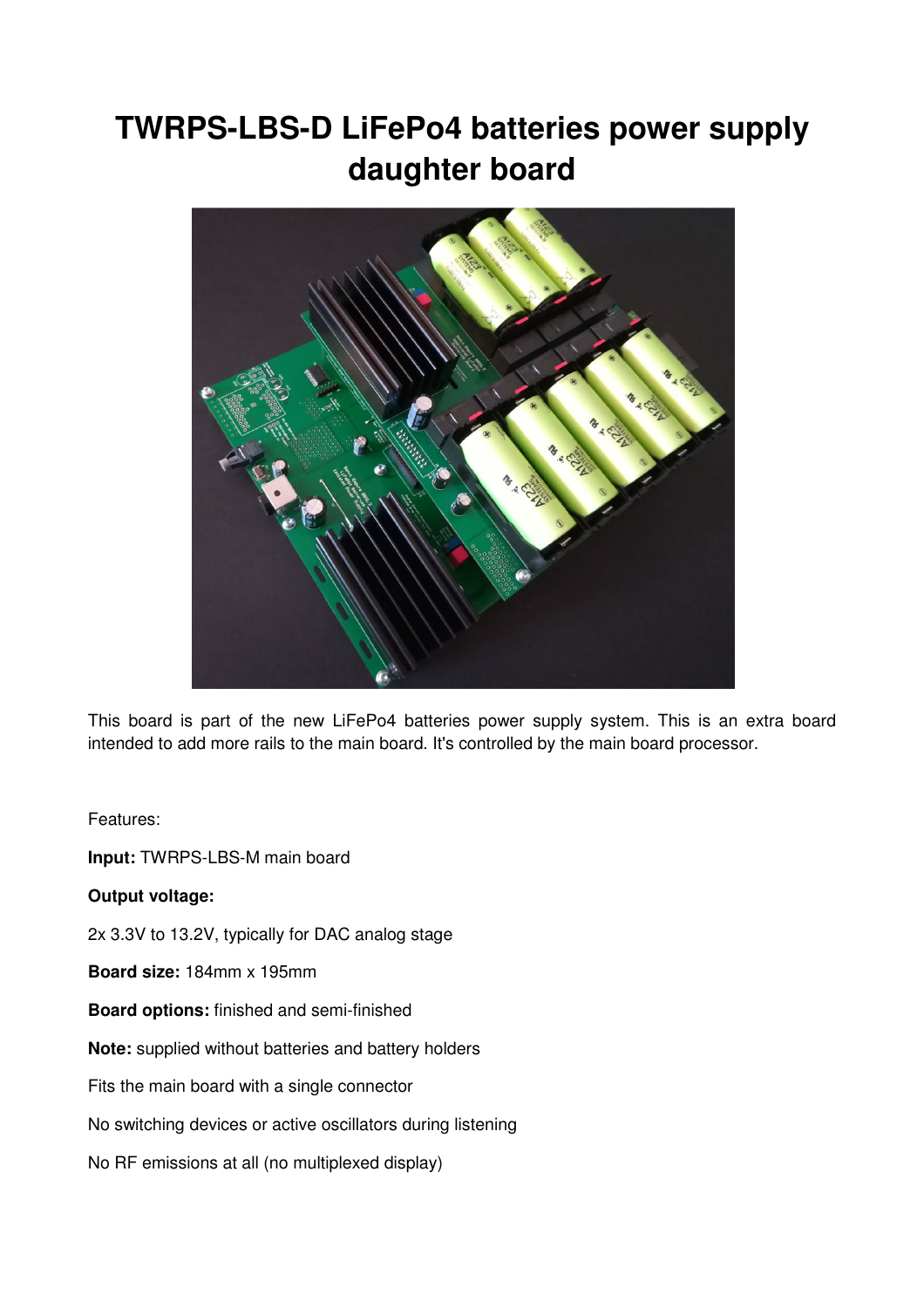# **PCB layout (Top view)**

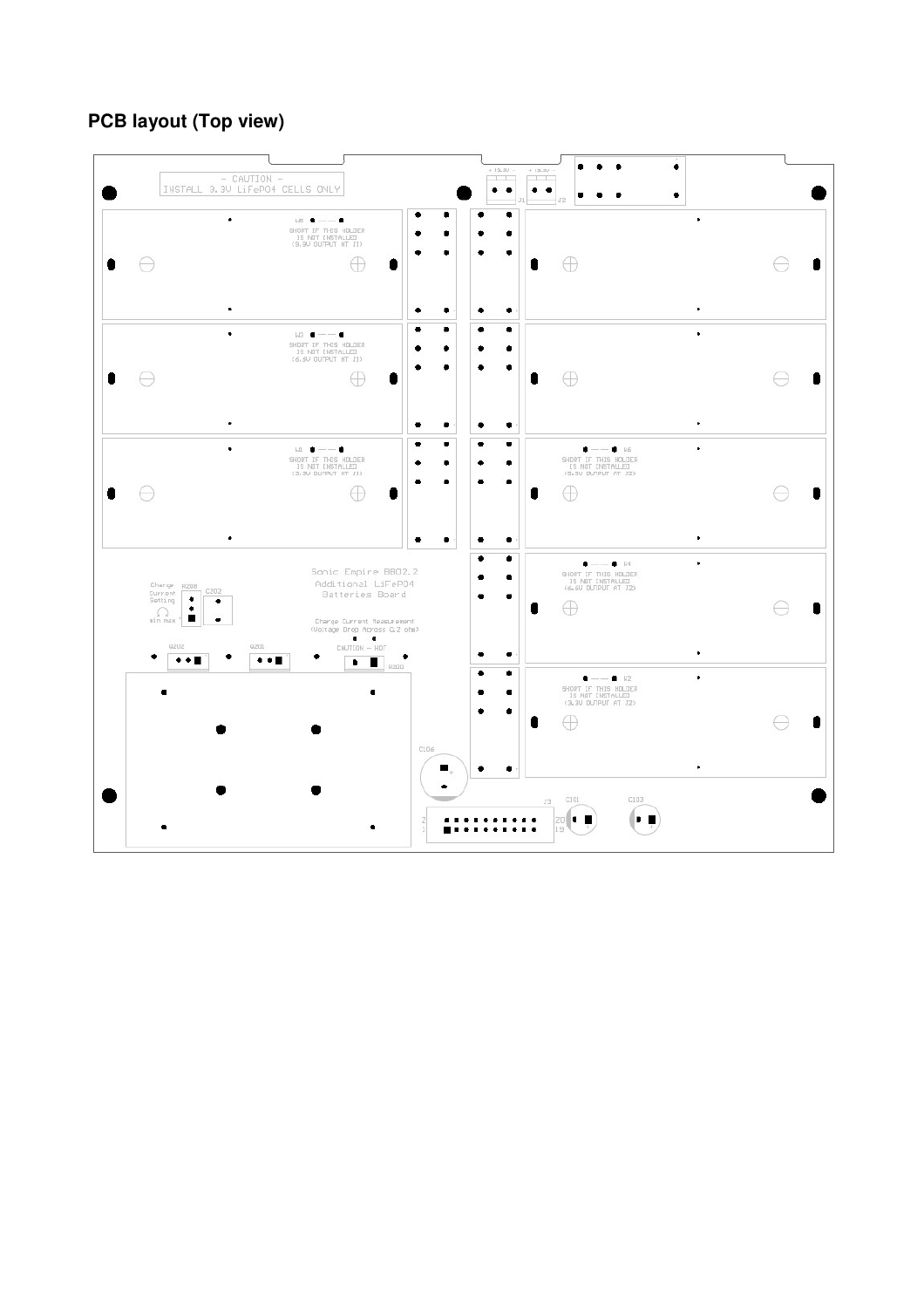# **PCB layout (Bottom view)**

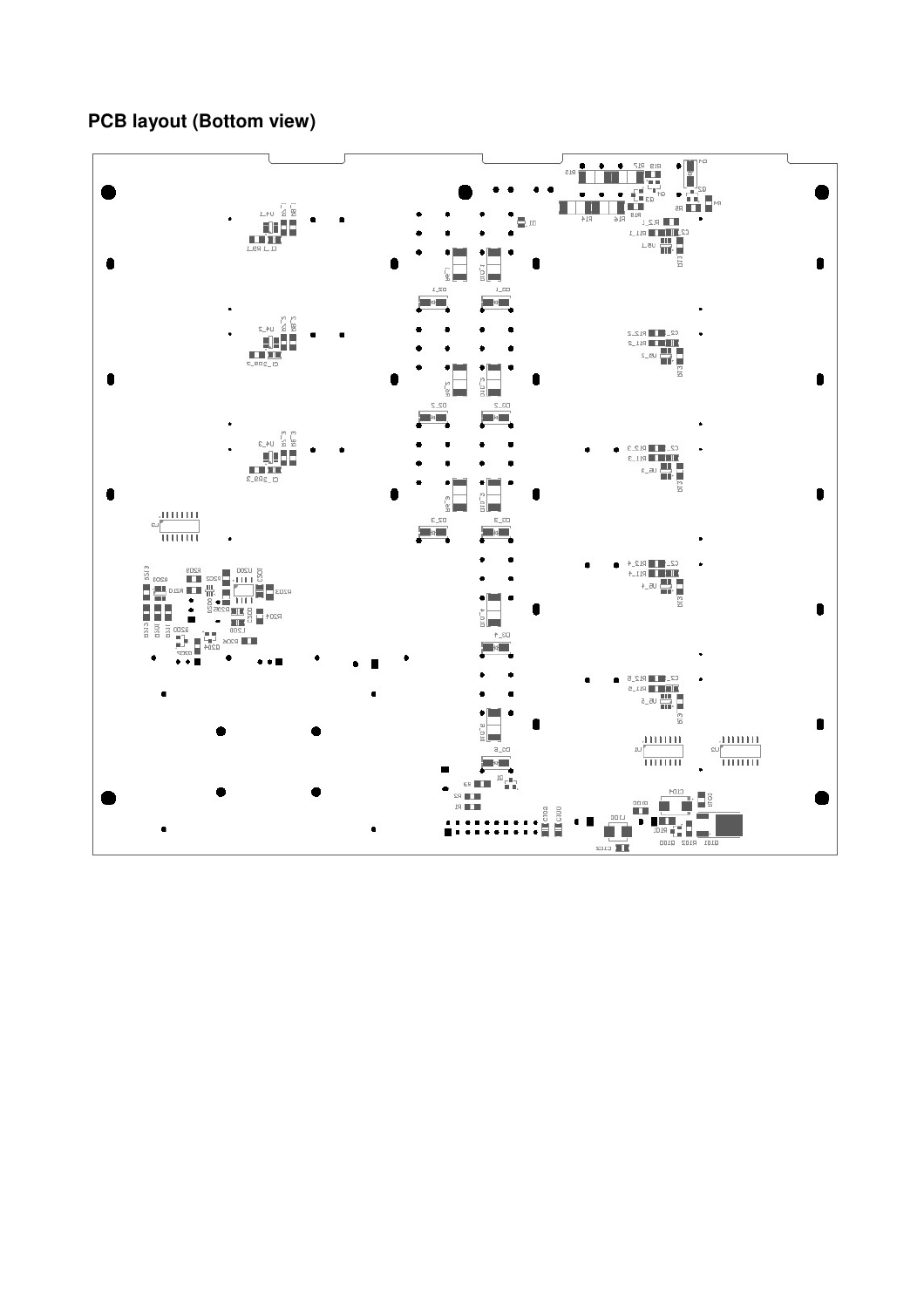### **Connectors**

**J1:** 3V3, 6V6, 9V9, 13V2 output rail depending on the installed batteries. It can be used to power the output stage of a DAC.

**J2:** 3V3, 6V6, 9V9, 13V2 output rail depending on the installed batteries. It can be used to power the output stage of a DAC.

**J3:** 20 pin flexible board stacker to fit the TWRPS-LBS-M main board. Suitable connector is Samtec EW-10-13-G-D-400 (Mouser part# 200-EW-10-13-G-D-400). It is provided separately with finished board option. To set the right height, the connector has to be soldered with the two bards stacked up.

**Charge current measurement test point (close to R200):** Use this test point to measure the voltage drop across R200 (0.2 Ohm) in order to calculate the charge current. The current is calculated by the Ohm's law I=V/R where V is the measured voltage and R is 0.2 Ohm. For example measuring 0.5V the charge current is 2.5A (0.5V/0.2R=2.5A).

#### **Settings**

The only necessary setting is the charge current. The max charge current is around 2.5A.

Turn the trimmer R208 to set the charge current at the desired value using the Charge current measurement test point.

The charge current might be set to the maximum value without any damage for the batteries. The charge current should be decreased if not all the batteries are installed. As a rule of thumb, 250mA for each battery can be used as reference to set the charge current.

#### **Getting started**

Both finished and semi-finished boards are supplied without batteries and battery holders.

A good source for the LiFePo4 batteries is NKON: https://eu.nkon.nl/a123-systems-anr26650m1ba-grade-3-3v-a-grade.html

**CAUTION:** INSTALL 3.3V LiFePO4 CELLS ONLY.

Battery holders can be sourced from Aliexpress or eBay.



Suitable battery holders.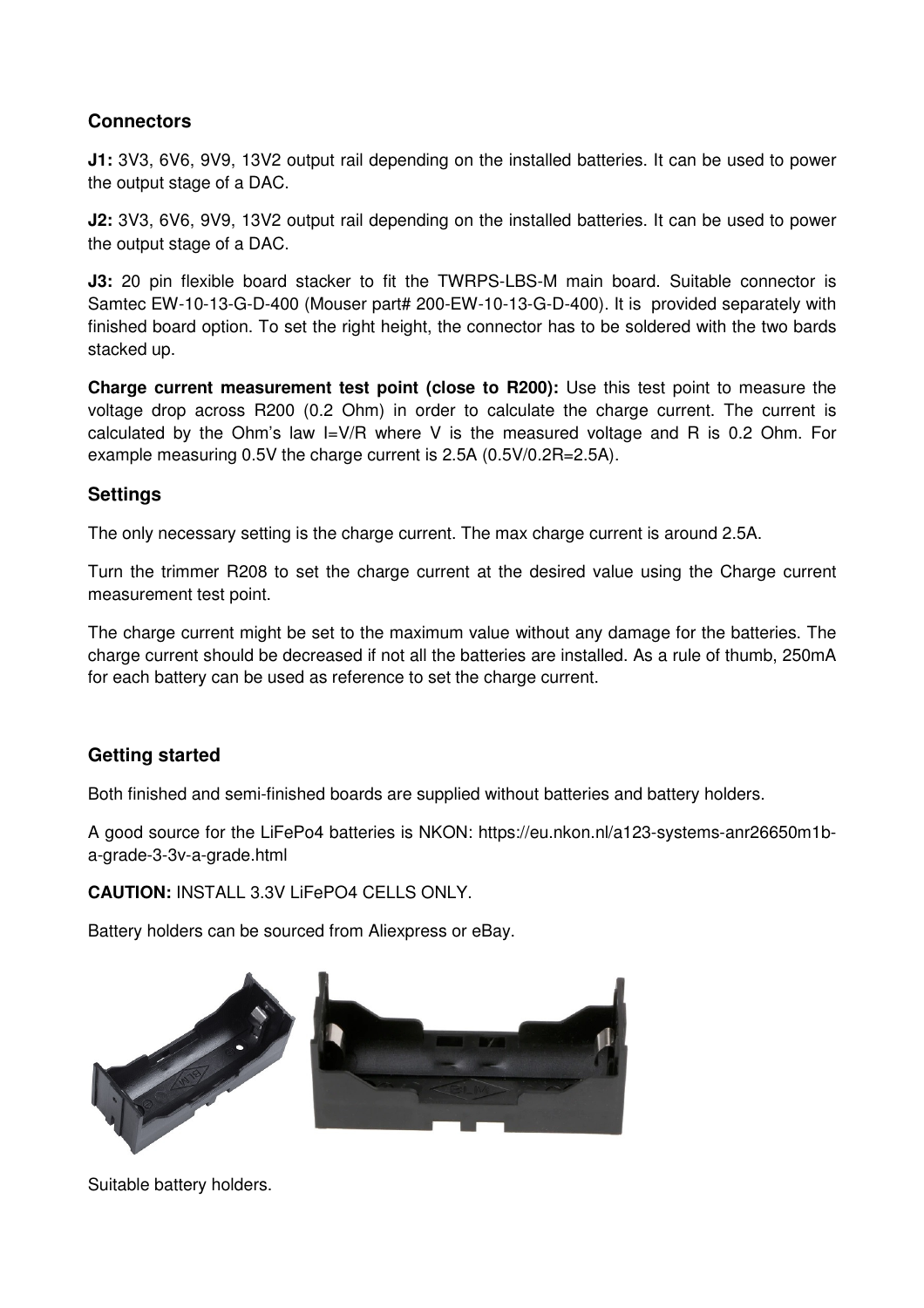The battery holders should be installed only the cell has to be installed. Don't install the battery holders on unused rails.

Use zip ties to keep the batteries securely in place.

The rails can be adjusted to get lower output voltage than the nominal one. For each composed rail install the battery holders to get the desired output voltage, for example to get 3V3 from one of the 13V2 rails, just one batter holder has to be installed. Then in place of the other battery holders install jumpers to connect the output as indicated on the PCB overlay.

**CAUTION:** DON'T INSTALL BOTH BATTERY HOLDER AND JUMPER IN THE SAME BATTERY REGION TO AVOID SHORT CIRCUIT.

**CAUTION:** don't install new battery when the other cells are already charged and the board is switched on to avoid overvoltage of the batteries that are already charged. Firstly switch off the board, then install the new battery and wait at least 2-3 hours. This way the higher level cells yield energy to the low ones, balancing the charge of all the installed cells.

There are 2 available options for this board:

- finished boards (fully assembled)
- semi-finished boards (users have to solder some parts, mostly TH)

The BOM for semi-finished board is available at post #165 on the diyaudio.com thread: The Well Regulated Power Supply.

5x male/female PCB spacers, M3, 30mm length, must be installed on the main board to stack the two boards.

#### **Notes on semi-finished board**

The semi-finished board option needs some parts to be soldered (mostly through hole parts), both on the top and the bottom layer.

There are a few things to pay the maximum attention:

- be careful installing connectors and polarized parts with the right orientation, the component orientation is clearly visible on the PCB overlay

- pay particular attention to the comparators to be soldered on the bottom layer (part MCP65R41T-1202E/CHY) because the laser marked pin 1 is not well identifiable. If the orientation of the component is not respected the cell undervoltage protection will not work and some batteries could be damaged